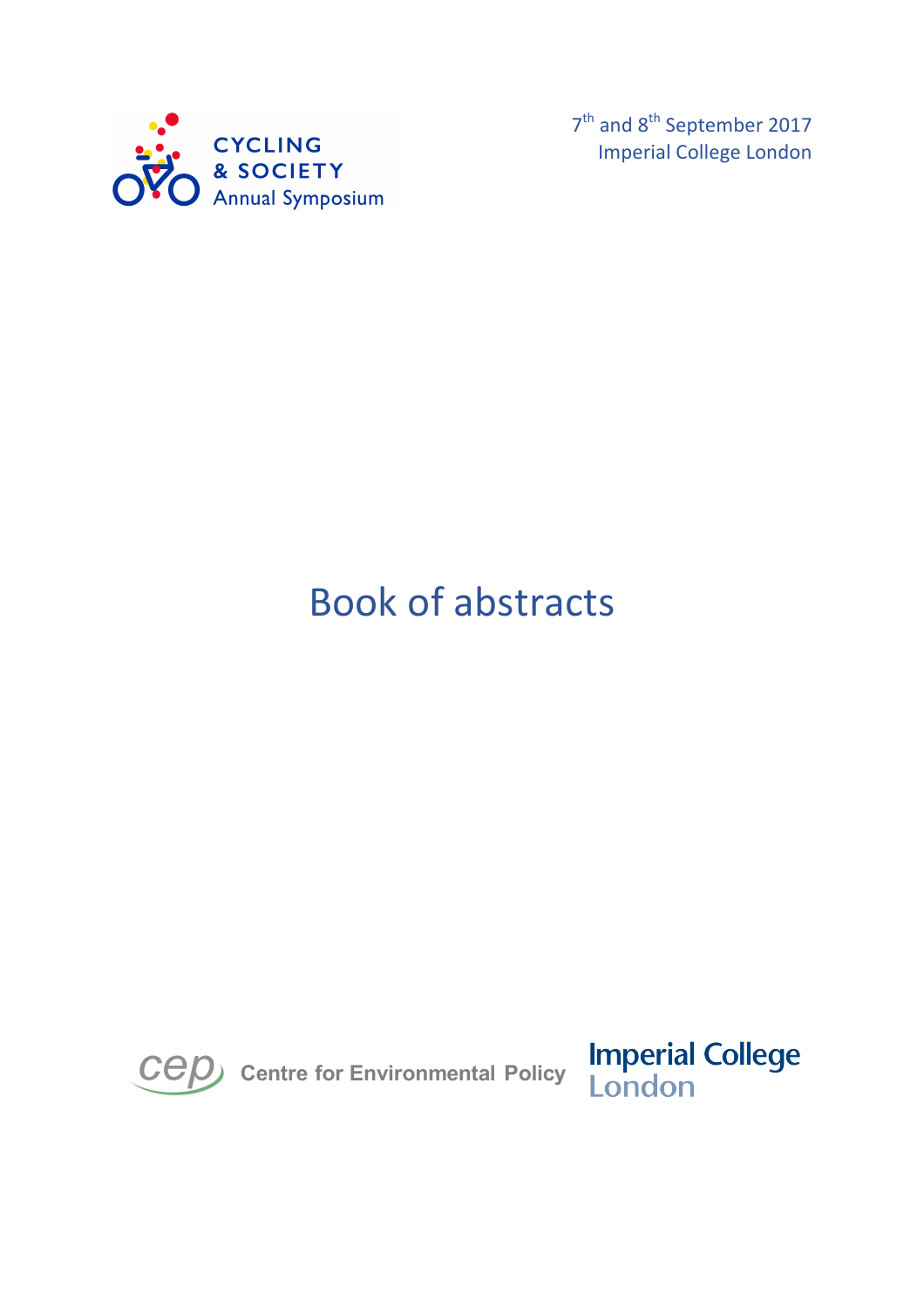# **ORAL PRESENTATIONS**

# **Session 1: PLANNING**

**Chair: Graeme Sherriff (University of Salford, UK)** 

## **Claudia Peñaranda and Alex Longdon (Transport for London, UK)** Analysis for developing a Strategic Cycle Network for London

What should an ideal Strategic Cycle Network for London look like by 2041? Where are the most important corridors and areas for investment in cycling now? And where can cycle investment help making communities healthier and more connected?

Our presentation will provide an answer to these questions based on the spatial analysis of complex and varied datasets, including the new Cycling Network Model for London (Cynemon), the updated Analysis of Cycling Potential, and population and employment forecasts. We will also discuss the potential benefits of developing a Strategic Cycle Network to address wider societal concerns such safety hotspots for vulnerable road users', realising walking potential, enabling multimodal trips, improving bus reliability, and increasing access to public transport.

To complement the focus on the network, we'll present our use of data on cycling demand, street types, and street connectivity, to identify the best opportunities in London for areawide schemes, where walking and cycling could be jointly unlocked and the place potential of streets fostered.

The main findings of this unprecedented analysis were published by Transport for London on the 16th of June, in a report entitled Strategic Cycling Analysis (http://content.tfl.gov.uk/strategic-cycling-analysis.pdf), and were also included in the proposals and maps of the Draft Mayor's Transport Strategy (https://consultations.tfl.gov.uk/policy/mayors-transportstrategy/user\_uploads/pub16\_001\_mts\_online-2.pdf ).

Our belief is this analysis will become an invaluable resource for London boroughs, developers and campaigners, and it will inspire town and transport planners from other UK cities. This presentation will be a key opportunity for the cycling community to gain insight into a new approach to cycle infrastructure planning, network-oriented and evidence-led. And it will allow us to gather invaluable feedback and thoughts on our analysis from a wide audience of experts, helping us further refine and improve our work.

### **Joseph Croft (University of Westminster, UK)**

**Infrastructure and Normalisation: voices from the three Mini-Holland boroughs.** 

In recent years, against a national, low-cycling background, London has begun to invest more heavily in cycling. Whilst central London has been an epicentre for funding - with Cycle Superhighways, a network of radial Quietways and a Cycle Hire Scheme - other areas of outer London have experienced a pace of change that is glacial by comparison. Three outer London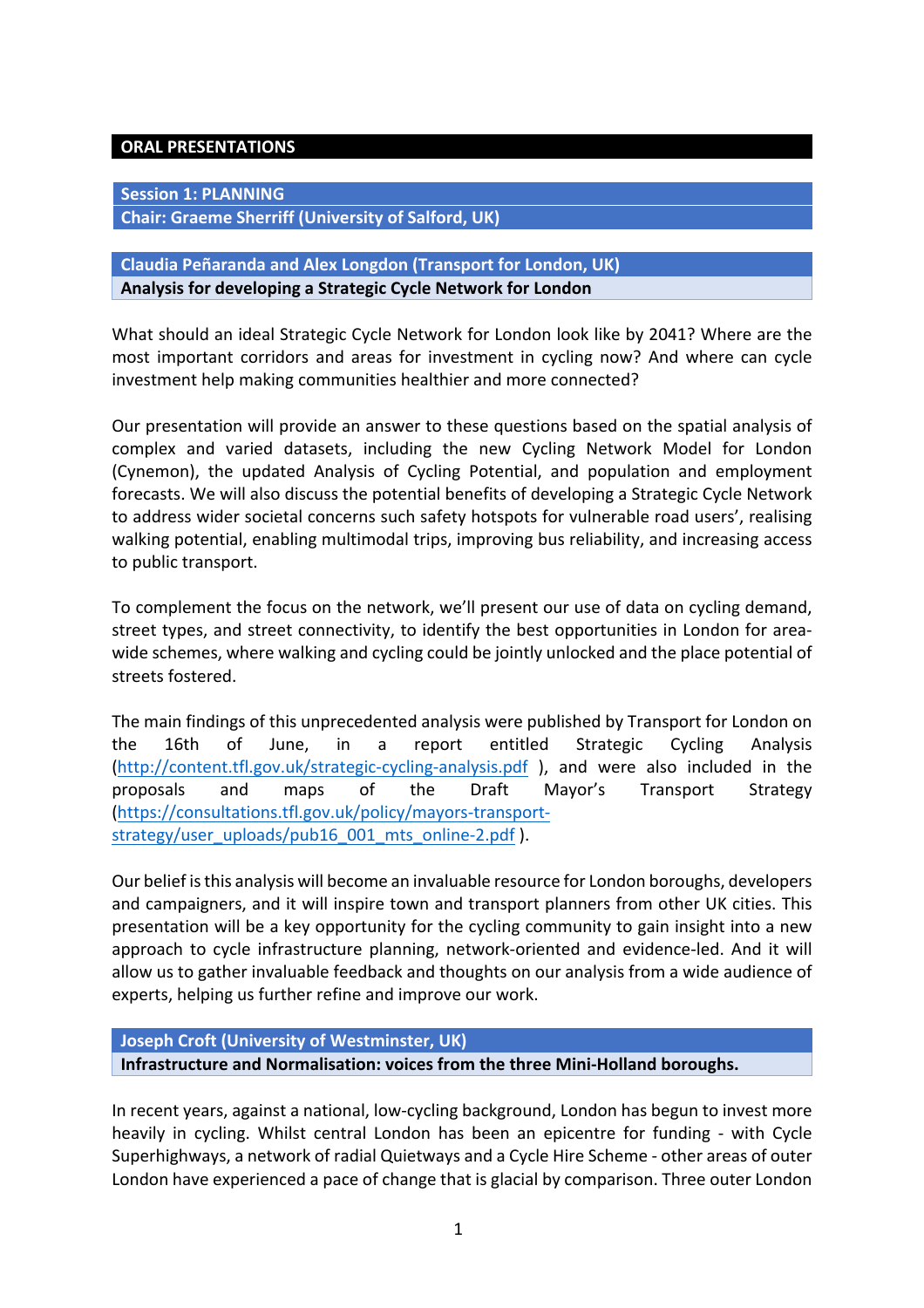boroughs provide a notable exception. Enfield, Waltham Forest and Kingston are part of the 'Mini-Holland' programme (MHP) which aims to replicate the favourable, high-quality cycling provision available in the Netherlands. The MHP programme is more than a third complete but the re-appropriation of roads and new infrastructure has created a level of polarisation in local communities.

This research paper considers the changing nature and perceptions of cycling in the three MHP boroughs. It is based on 12 in-depth qualitative interviews with local residents. Key themes explored include the normalisation of cycling, the interplay of affluence and gentrification – and perceptions of unequal participation rates in different social groups.

While the research is continuing and will be complete by early September, tentative conclusions include a consensus that new, higher-quality infrastructure is thought to be leading to more people cycling. Furthermore, certainly in Waltham Forest, local hostility towards the scheme may be showing signs of thawing  $-$  although there is still a marked perception that cycling is not demographically diverse and that improved infrastructure does little to change this. As the MHP continues, and is potentially replicated in other areas, research and investment must focus on achieving a greater level of inclusivity to ensure that cycling is seen as a normal and logical mode of transport in London and other low-cycling contexts. 

Tim Warin (Aalborg University, UK), Jens Stissing Jensen (Aalborg University, UK), Anne **Jensen (Aarhus University, DK)** 

**Operationalising planning for cycle transitions. An institutional perspective of Quietway 2 in London.**

Transitions in planning for cycling are too often liable to policy failure, with cycle infrastructure projects being manipulated to fit the existing status quo in planning. Using new institutional theories and transition theories, the study investigates the challenges and opportunities for local planning bureaucracies in translating abstract plans for 'improving cycling' into street level interventions, and the operationalisation and delivery of new street designs. Specifically, we examine the case Quietway 2, a project within the Mayor's 'Vision for Cycling' in London and focus on planners, engineers and politicians implementing the cycle policy of Quietway 2. The study shows that transformational street level interventions for cycling delivered by local boroughs are constrained by institutionalised practises, rules and toolsets that historically have been framed around automotive planning. It is demonstrated that two distinct realms of planning exist; the strategic road realm and the local road realm, with each exhibiting differing barriers to implementing cycle infrastructure where disruption to current normative practises is required. Moreover, the study shows how path dependencies are cracked by institutional brokers in local planning departments and among everyday users of the streets. As such, the study concludes with suggesting that future cycling projects attempt to better navigate and transform these institutional environments and build context sensitive, epistemic tools for local officers. Where Quietway type interventions are concerned, it is suggested that this focus be on operationalising traffic reduction on local roads, with pathways for achieving this suggested based upon analytical findings.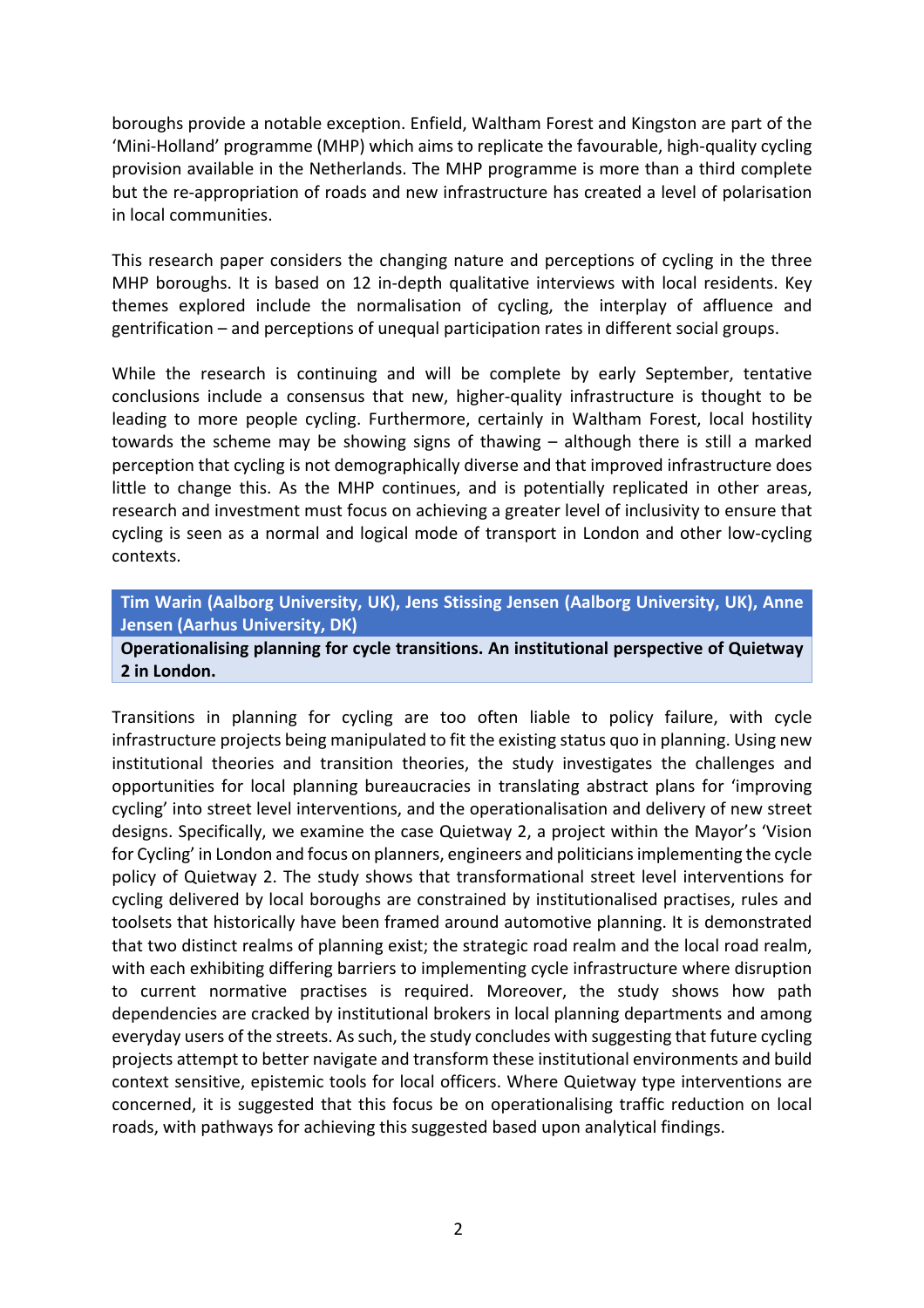# Andrea Hernandez and Ditte Bendix Lanng (Aalborg University, DK) **Mobility Acupuncture in Caracas city**

How can we incorporate a bike transport system? For some cities it seems impossible to imagine alternatives to solve mobility problems. Social, cultural, economic and political aspects are aligned together in favor of car dependency and not sustainable ways of moving. Mobility and urban dynamics are growing in the way that they become unsustainable in time and hence collapse. Caracas is an example of this phenomenon that is perceived by citizens as irreversible Historically, Caracas has grown under a disorganized urban planning, based on pragmatic solutions to move from home to work faster, prioritizing the construction of roads, motorways, highways and means of transport without having a human scale development perspective. The strong influence of the European urbanism and modern urbanism, by the application of zoning, generated a car dependent city and problems like overcrowded means of transport, due to insufficient transport capacity, disorganized and 'informal' means of transport, lack of public spaces and spontaneous sprawl. How and where to start solving the mobility problems? This paper will analyse the Caracas en bici-case1 as an example of how biking can be used as a catalyst to solve here-and-now mobilities problems, and how it can be a key component of a long-term strategy.

1Caracas en bici (Caracas on the bike, English translation), it is a first place project proposal in Caracas a pedal (Pedaling Caracas) competition, launched in 2012 by The Metropolitan Municipality of Caracas. Authors: Arch. Andrea Hernandez and Arch. Cruz Criollo.

# **Session 2: ROAD SAFETY AND EDUCATION Chair: Gabriele Schliwa (University of Manchester, UK)**

Al Baker and Kate Pangbourne (University of Leeds, UK) What do online arguments about cycle safety reveal about the politics of transport?

In this paper we describe some recent findings about the prevailing arguments that break out on social media in response to tweets about safety and cycling. We have identified several distinct focal topics for arguments that break out, in which safety features heavily.

Here, we focus on two case studies - the controversy generated by the Think! 'Hang Back' campaign from September 2016, and threads about the concrete barriers on Westminster Bridge installed in June 2017. Our first case study, the 'Hang Back' campaign, was intended to raise cyclists' awareness of the danger of collisions with heavy vehicles when turning left at junctions, was widely derided for a perceived implication that the campaign was unfairly holding cyclists responsible for any injury sustained in collisions with vehicles. Our second case study involves responses to the placement of concrete barriers on Westminster Bridge following the recent terrorist attack on pedestrians perpetrated by driving a car onto the pedestrian walkway along the bridge. The concrete barriers were erected overnight and placed directly over the existing cycle lanes, leading cycling campaigners to raise concerns about risks, such as crushing, to cyclists forced to ride on the main road between often heavy traffic and the waist high concrete.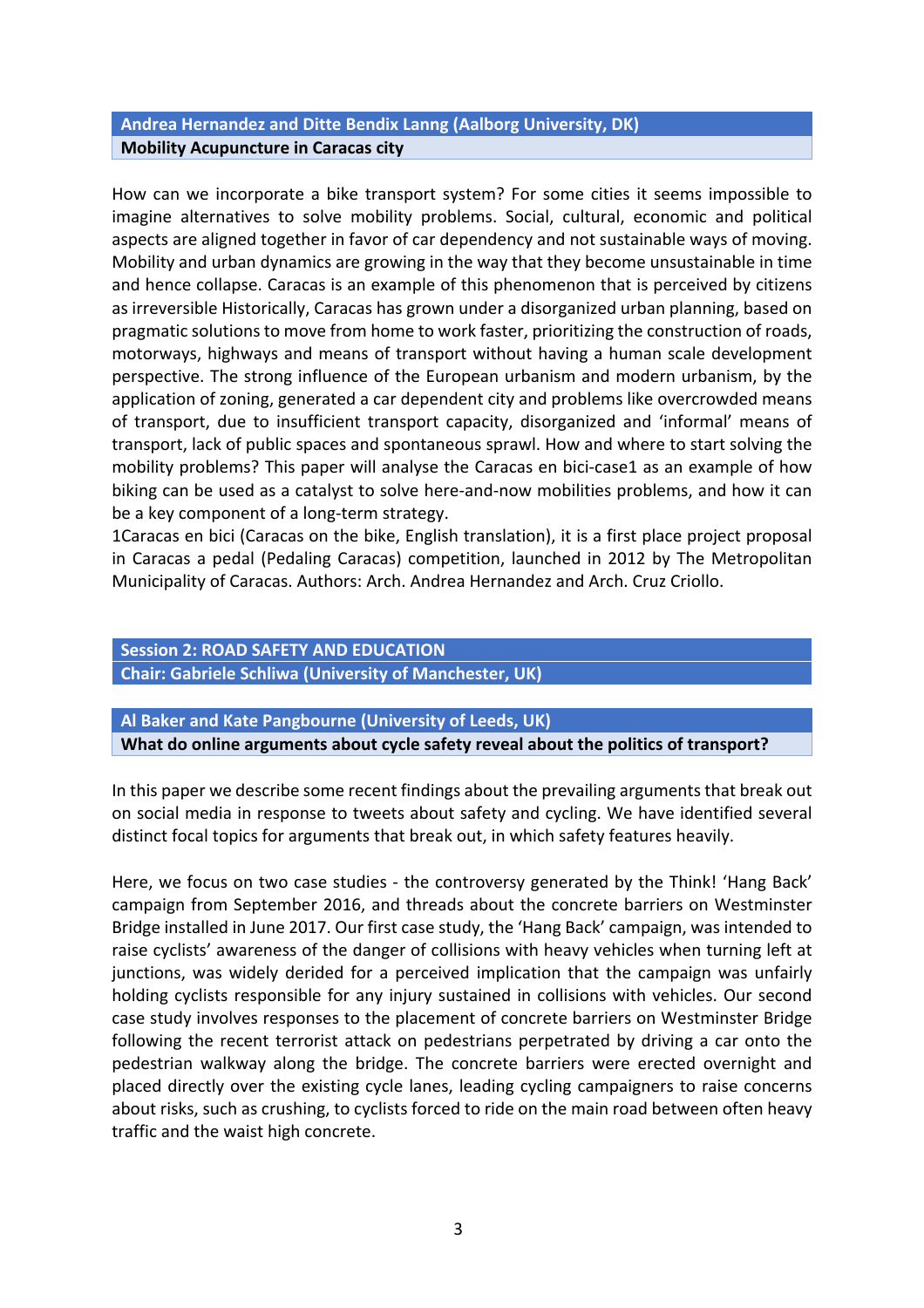An analysis of the argumentation surrounding both case studies reveals that the complaints and criticisms of cyclists and pro-cycling campaigns to Government policy are commonly undermined by claims and arguments which imply that cyclists' concerns about their own safety are illegitimate; an implication in tension with the expressly safety-focused aims of policy debates in which these concerns are raised. We argue that these case studies are indicative of a consistent and dangerous minimisation of cyclists' interests in the politics of transport, and suggest some rhetorical and argumentative strategies that, if adopted by relevant stakeholders, could contribute to a more just and sustainable politics of space and safety in transport policy.

**Angela van der Kloof (Radboud University, NL) The Formation of Cycling Knowledge** 

Cycling is a mainstream form of transportation in the Netherlands. In streets and roads in cities and towns, and also between cities and regions, people on bikes can reach their destination with relatively safe and convenient infrastructure. Many people in the Netherlands indeed cycle, and you will find people of all ages, backgrounds and abilities on cycles. It should be kept in mind however, that not everybody cycles, and that it is not done to the same extend and for the same purposes by everyone.

In my research project I take a closer look at the processes in society that enable people in the Netherlands to learn to cycle, have a bicycle and have a positive attitude towards it. We can take this for granted, and say that cycling is in the DNA of the Dutch, but that is not very helpful if we truly want to understand which factors influence cycling levels and why there are e.g. still many short, bikeable trips done by car, or why certain groups cycle less than others. My research question is: How is cycling knowledge amongst children and elderly in de Netherlands formed and sustained by the social infrastructure? I take both formal, as well as informal educational activities for children and elderly, as key elements of the social infrastructure (e.g. parents, schools, Cyclist Unions, organizations for the elderly and local authorities).

I will present the preliminary conceptual framework of my research in which two types of infrastructure are the input of the formation of cycling knowledge: social and physical infrastructure. Actors in the social infrastructure in the Netherlands form and sustain cycling knowledge through activities and motives that take place at home, in schools and in community centers. This process is supported by bicycle friendly physical infrastructure.

**Graeme Sherriff (University of Salford, UK)** 

'Seeing it from a cyclist's point of view is totally different' Cycle training, driver training and the normalisation of cycling

This paper will report on two pieces research - with those cycling and those driving HGVs respectively - and present further theoretical development of the concept of cycle training within the context of the normalisation of cycling.

Whilst cycling, for sport, leisure and utility, is gaining in popularity, the 'various barriers to cycling ensure that it remains a very marginal means of urban travel' (Pooley et al 2013: 150).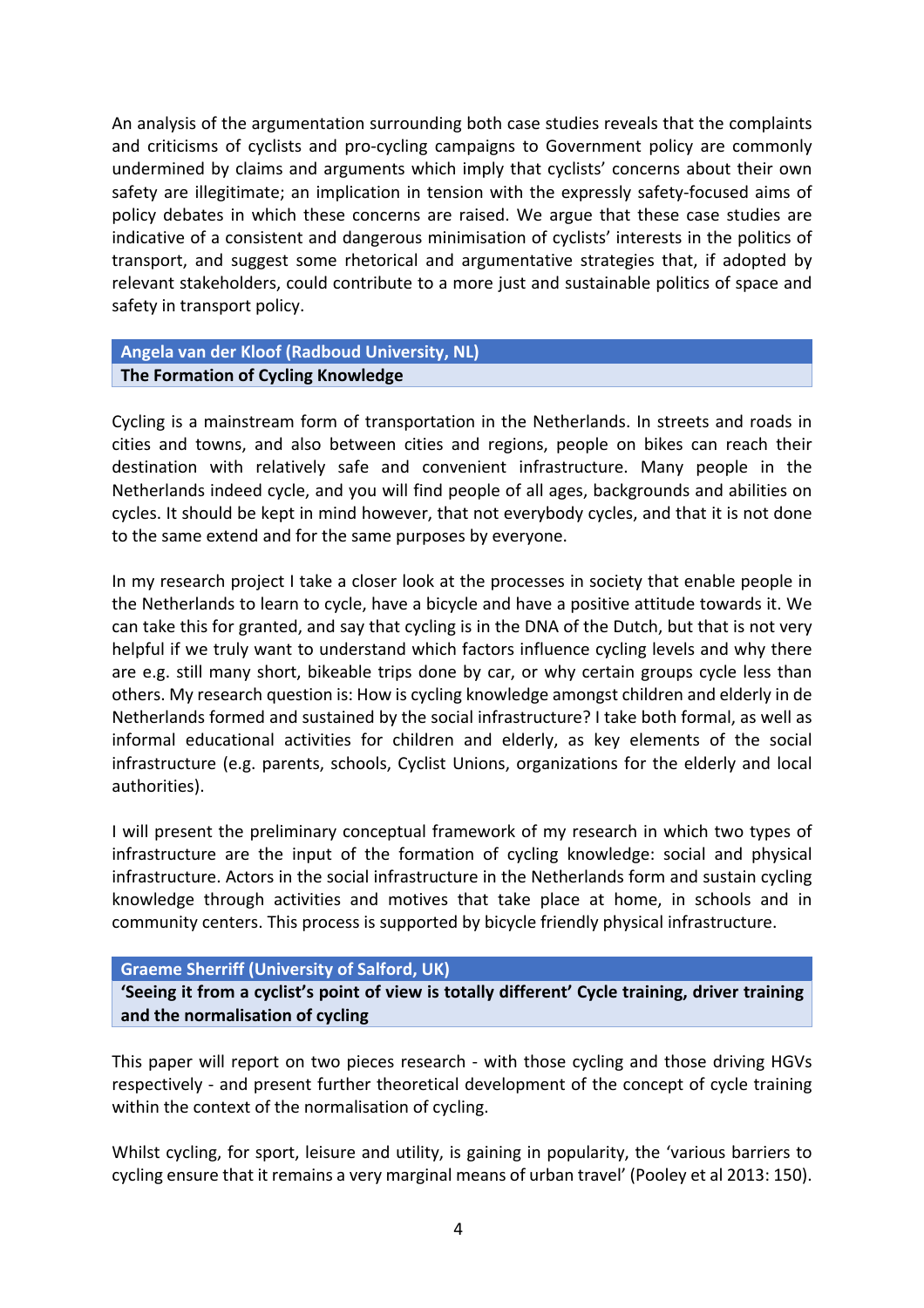It is important to be realistic about the extent of the challenge of normalising it as mode of transport. Research has shown that other road traffic forms a particularly significant barrier, in terms both of its intensity and of the behaviour of other road users.

In relation to confidence and understanding of the 'rules of the road' cycle training can be helpful for both children and adults (Sherriff, 2014). One finding of research into attitudes towards cycle training is that it is important that cycle training is not viewed in isolation: that is, cycling is not singled out as the one mode of transport that needs to address cycle safety. It is therefore important to address driving practices that may put them at risk.

'Safe Urban Driving' courses currently being delivered in Greater Manchester can be understood as a response, and this paper reports on research into training provided to HGV drivers. HGVs are a relevant target for such training, with HGVs historically accounting for a disproportionate number of walking and cycling deaths (TfL 2014).

The paper will explore important questions about how cycle training is conceptualised. How does the cycle training agenda relate to notions of disobedience and sub-culture in cycling. If is cycling is normal, why should we 'need' cycle training and why should HGV drivers need reminding that there are bikes on the road?

Pooley, C. et al., 2013. Promoting Walking and Cycling: New perspectives on sustainable travel. Bristol: Policy Press.

Sherriff, G., 2014. Communicating Cycle Training Perceptions and Experiences of Adult Cycle Training. University of Salford

Transport for London, 2014. Collisions and Casualties on London's roads: Annual report 2014. London

# **Toby Jacobs (University of Westminster, UK)**

### Analysing Bicycle Crash Risk in Portland, USA: what difference does infrastructure make?

The introduction of cycling facilities to a city's transport network has effects in terms of safety for a variety of users as well as the uptake of cycling for different journey types. Measuring these effects has proven difficult due to a number of factors, not the least of which being the often patchy and incomplete data on cycling rates. Here we look at the safety effects of the introduction of a network of cycling facilities over the period  $2005 - 2014$ , in the city of Portland Oregon, USA.

Portland has been chosen because of the availability of data on both infrastructure and cycling levels; including data on installation dates and locations of all cycling facilities. GIS shape file data has been used to define the facility's locations within the Portland network. Additional shape files containing information about injury collision rates and locations were also used. Portland has relatively high levels of cycling which means that there are enough data points to test statistical significance, which can be an issue in English speaking cities that typically have low levels of trips made by bike.

Many previous studies looking at this issue have suffered from the key weakness of failing to control for exposure; i.e. looking at where cyclists are injured but without being able to account for where cyclists are riding. This means that apparently dangerous sites might appear so because of high volumes of cyclists, rather than high risks for each cyclist. We have used local count data combined with trip records produced by users of the Strava cycling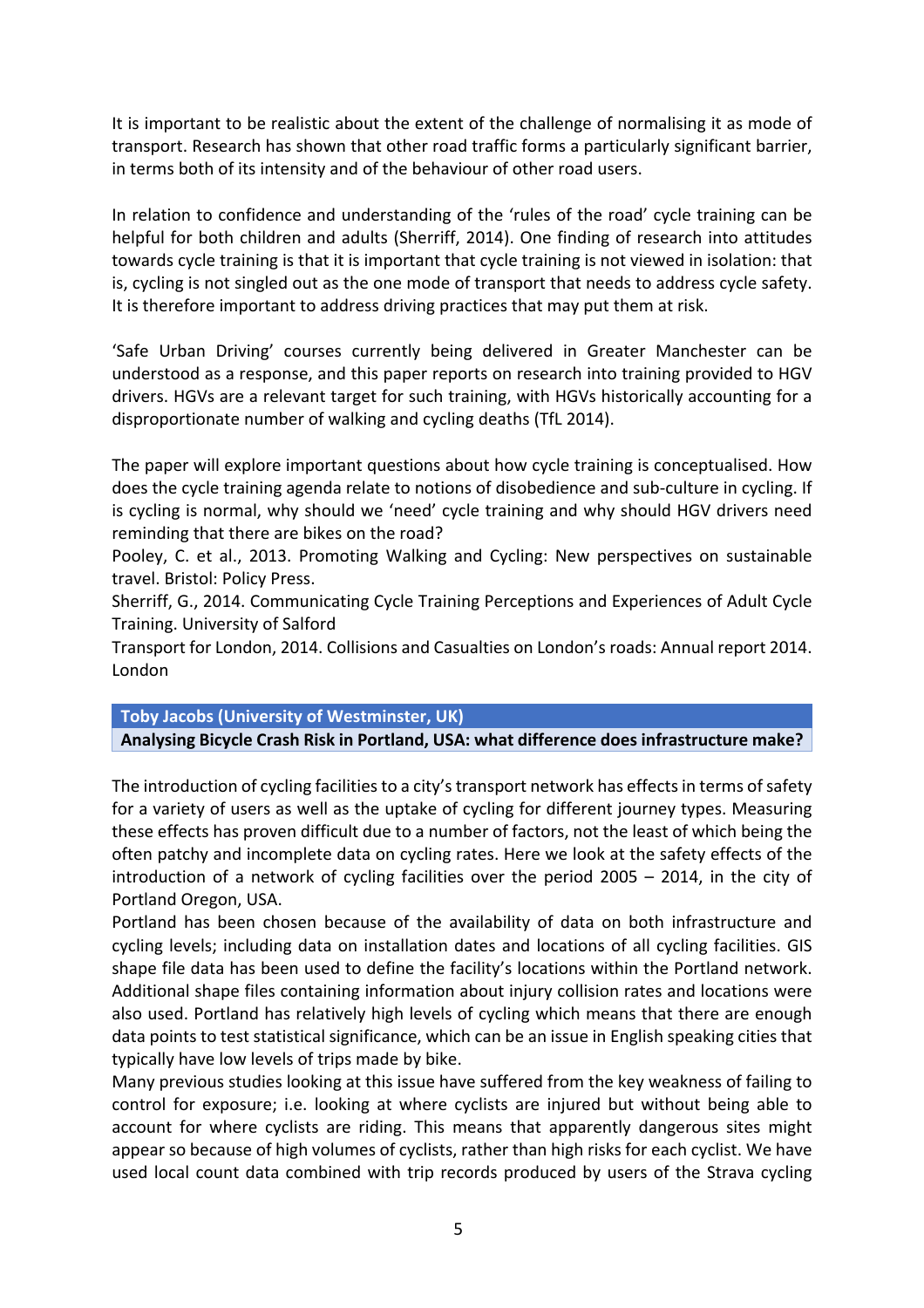smartphone app to generate control points whose infrastructural characteristics can be compared with injury points. This enables us to see whether, for instance, bicycle boulevards (streets with reduced motor traffic volumes and/or speeds, which cyclists are encouraged to use) are associated with lower injury risk.

Analysis is currently under way and will be complete by August ready to present the results at the Symposium.

#### **Session 3: METHODS**

**Chair: Cosmin Popan (Lancaster University, UK)** 

Jolein Bergers, , Stijn Rybels, Maarten van Acker, Tom Coppens and Dirk Lauwers **(University of Antwerp, BE)** 

The assessment of the cycling renaissance: towards a composite Bikeability index for **urban planners and policy-makers.**

Global questions on congestion, climate change, changing demography and physical inactivity have shifted the collective focus of the disciplines of urban planning and transportation planning towards strategies to reduce motorized traffic and to promote active transportation. Accordingly, urban planners and policy-makers worldwide are reintroducing the bicycle on the (urban) scene, retrofitting existing car-oriented environments into more bicycle-oriented - or 'bikeable' - ones (Groningen, Portland ...). This concept of 'bikeability' goes beyond the design of urban infrastructure: it captures the whole urban infrastructure and its relation to the urban environment on a cyclist' scale.

Concerning bikeability, international research has provided evidence of the correlation between the built environment and cycling behaviors, but the correlation between these determinants is not clear. On the other hand, existing bikeability assessment tools measure combinations of these determinants, but fail to truly cover the entire spectrum of bikeability. Nevertheless, the growing complexity and scale of cities (and the questions and problems that this fact entails) has created support for the development of monitoring and assessment tools that can assist policy-makers and urban planners in their decision-making processes. The development of these assessment tools could serve in parallel as a flywheel for a better understanding and quantification of the essential environmental and perceptual measures influencing cycling

By means of a state of knowledge on bikeability determinants and existing bikeability in-dices, this paper tries to set out a framework for the development of a Composite Bikeability Index (BCI) that would allow urban planners and policymaker to make thorough decisions on how to increase the bikeability of urban neighbourhoods, but also, for a further understanding of the interrelating factors between measures from transportation planning, urban planning and cycling experience studies.

### **Jesse van Hulst (Wanderhulst.com, NL)**

Cyclo-geography: The Irish borderlands in wake of Brexit.

Soon the border between Northern Ireland and the Republic of Ireland will become an European outer border. As of yet it remains unclear how exactly the border will be shaped in the future, at the time of writing the negotiations between the United Kingdom and the European Union just started. Through a cycling journey following the border, a research has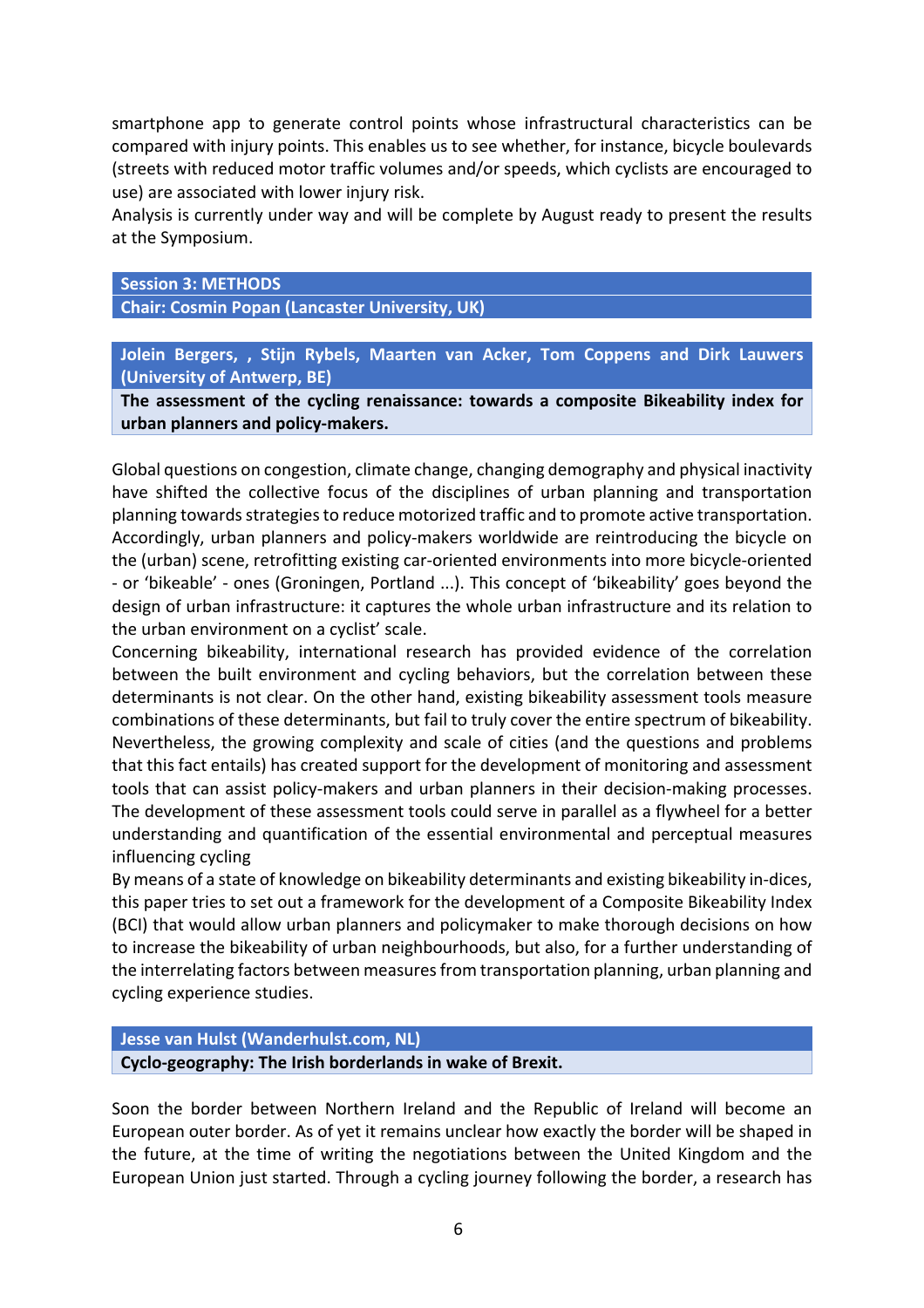been done within the phenomenological tradition and the mobilities turn combined with an ethnographic research into the borderlands of Ireland. This 'cyclo-geography' explored the possibilities of a site visit from the perspective of the bicycle. It argues that the bicycle is a splendid instrument to experience a region and a humble tool to conduct research. Through qualitative interviews with people living along the border about living during the Troubles, life now and about the Brexit, a view on the borderlands has been made.

The Irish border has changed dramatically in recent history. Once constructed in context of Post-Imperialism of the British Empire, it saw decades of smuggling and more recently, it became one of the most militarized zones of Western Europe in the second half of the 20th century during the Troubles. After the Good Friday Agreements, the European Union invested significantly in the region through PEACE IV and INTERREG programs. Now the Brexit will drastically change live in the border region. All these themes are discussed in the interviews with the inhabitants of the border lands; what their views, hopes and dreams are on this tumultuous region. Combined with the site visit on the bicycle, this research creates a story of the borderlands between Northern Ireland and Ireland.

# Adrien Caillot, Thomas Buhler and Marie-Hélène de Sède-Marceau (University of **Bourgogne-Franche-Comté, FR)**

Understanding the links between cyclists' behavior and cyclability in French Cities. A **mobile method with real time discourse**

Since the 80s in France several urban policies have emerged targeting a shift from car to other transport modes. Despite new infrastructures and communication campaigns, the results of such policies still remain lower than expected [Kaufmann, 2000 ; Buhler, 2015]. For most of French cities, bicycle modal share remains under 3%. My PhD work focuses on the reasons of this.

A consistent literature suggests institutional, technical and economical reasons, but in our knowledge there are few research works about bicycle usage from the cyclist's point of view. The hypothesis we tackle here concerns the "cycling-ability" that makes a person cycle or not.

In an urban environment, a cyclist needs to deal with a lot of different parameters: position on the road, route, balance, speed, other users' moves... Dealing with these factors at the same time needs to have an important part of them internalized, a psychological process that transfer them into automatic reflexes.

To study "cycling-ability", that is to say the way urban cyclists deal with all these parameters at the same time, we developed a mobile method consisting in following volunteer cyclists in real time conditions letting them comment their ride. This method, partially based on similar works [Meissonnier, 2012], consists in two parts:

- $-$  First we ask the user to cycle on a well-known route for him.
- Then we ask him to cycle to another place we choose.

In both parts, we follow him with an embedded camera, in order to record his behavior and his comments. This method lets the user describe his experience in real time, without the need of questions, so it limits the risk of influencing his discourse. It gives the opportunity to see his behavior in his environment, without any filter. Then this method allows to carry out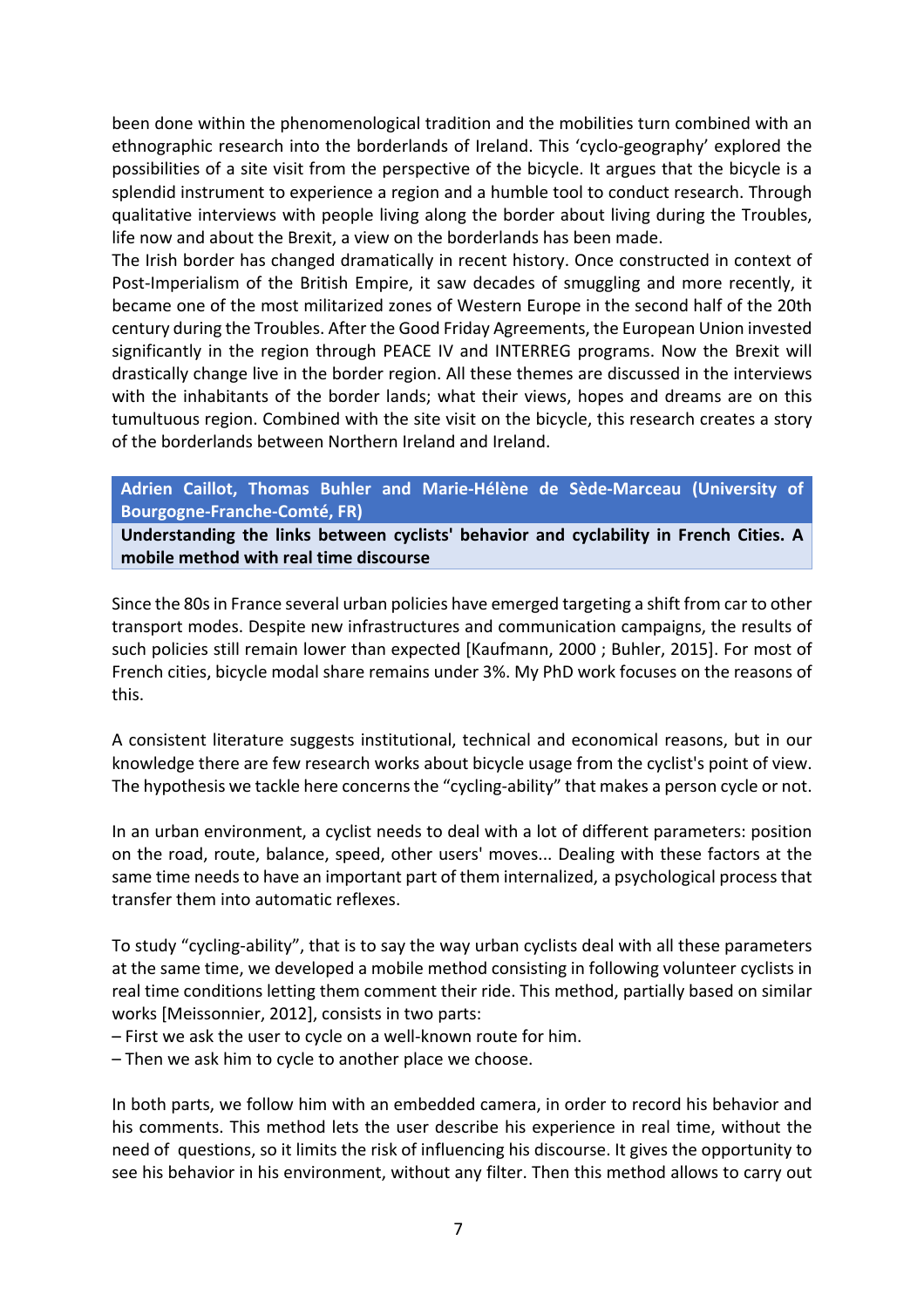other research projects: comparisons among different people cycling through the same place, or between the same person's behavior in different places, or among different kinds of users, etc.

The presentation will be first about the aims of the experience, then the method in itself will be described, and finally we will see the first results.

#### **Oliver Blake (Utrecht University, NL)**

**Incorporating the Everyday: Pedalling Towards Citizenship and Belonging.** 

As a cycling nation, the bicycle makes up a key part of daily lives for many Dutch citizens, truly an object of the everyday. However, riding a bicycle is a skill that not all living within the Netherlands poses. For people in this position, predominantly those with a non-Dutch background, the provision of cycle lessons intends to make this skill available.

Through ethnographic research I have come to understand these lessons make as a liminal period in which pupils learn a skill, moving them from one state, that of a non-cyclist to a cyclist. This period of change lets them engage with an aspect of social citizenship in the Netherlands, aligning them closer to a sense of Dutch identity. Once finished the lessons some students can independently cycle, with their own bicycle. These students have incorporated an everyday practise of the Netherlands into their own everyday.

This process teaches much beyond the bicycle. The journey students go on across the lessons fosters strong bonds between the Dutch teachers and the non-Dutch students, both parties, mix, learn and integrate; something I come to understand as a two-way process. The ability to ride a bicycle does not only connect people with an object so closely linked to Dutch national identity, it also allows exposure to space and place which the students inhabit, creating the potential for a deeper sense of belonging within their new nation.

**Gabriele Schliwa (University of Manchester, UK)** Designing Urban Citizenship - Is the bike today's 'Trojan Horse'?

Who does not remember the sense of freedom as a kid, when the first bike suddenly opened up entire new neighbourhoods, new friendships along with independence and responsibility? Today, cycling is becoming mobilised and promoted within a whole variety of contexts and under different agendas. We find retro bikes displayed in hip coffee shops, we watch mayors cycling in front of journalists, innovation research testing the latest cycling app and automobile industries launching their own bike series. Faced with cities across the globe drowning in congestion, air pollution exceeding critical levels and public health issues ever increasing, cycling appears to be the one fits all solution for many urban problems.

My presentation reflects upon cycling as a lens to better understand the socio-political as well as socio-economic contexts and underlying values of initiatives, individuals and organisations that promote cycling. The research draws upon a variety of examples and uses CycleHack - an initiative on a mission to reduce barriers to cycling by bringing human-centred design into the world of cycling - as in-depth empirical case. I suggest that a pure focus on the promotion of cycling might limit arguments as well as agents of change available to us. I argue that the bike might function strategically as a 'Trojan Horse' under political and economic agendas that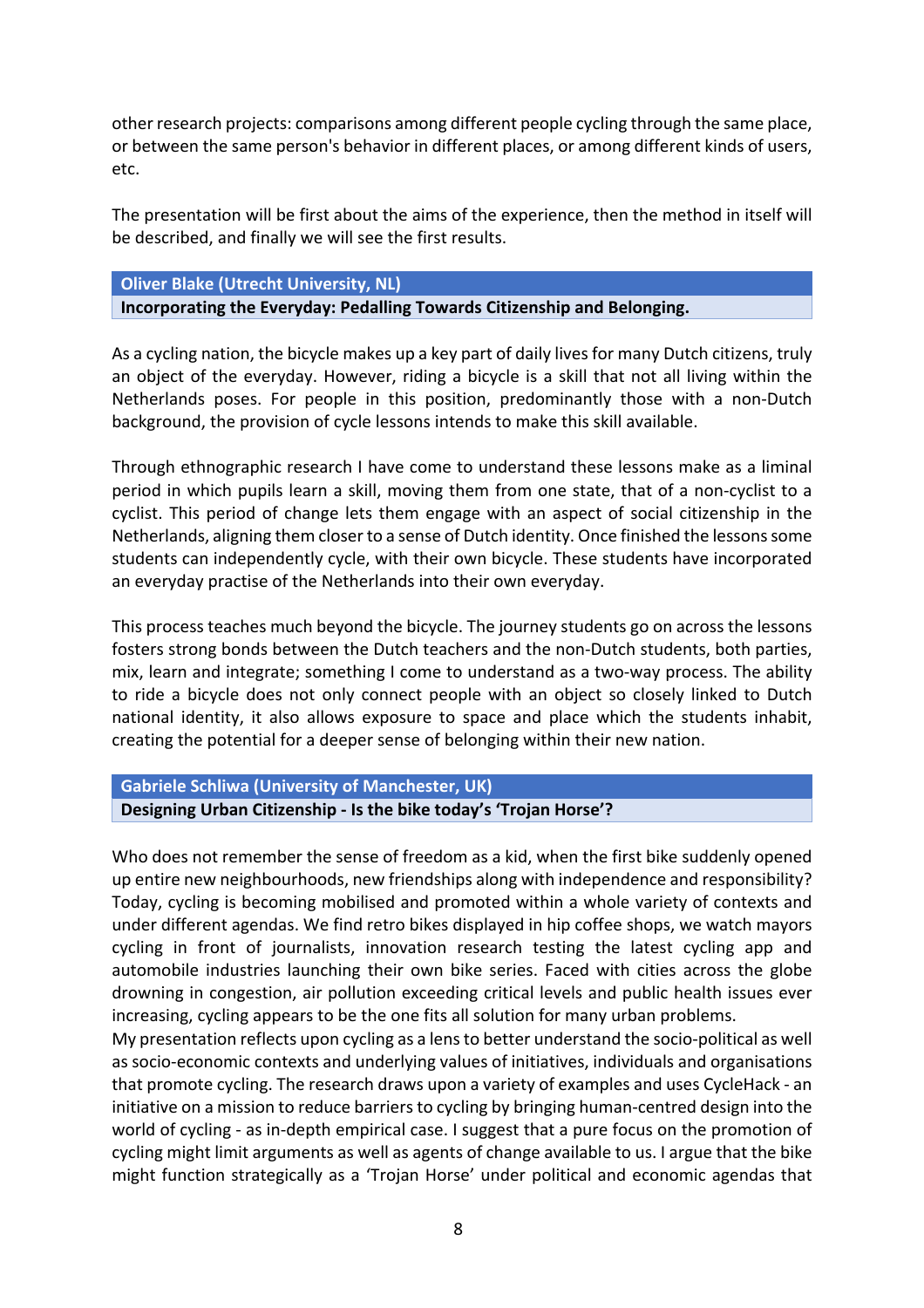might lead to the individualisation of systemic problems and even contradict our personal value system. Today it is more than ever necessary for urban research to (re-)discover cycling as a lens to understand society.

#### **Session 4: EQUITY**

**Chair: Angela van der Kloof (Radboud University, NL)** 

# **Simon PJ Batterbury (Lancaster University, UK and University of Melbourne, AU) Community bike workshops: creating vélonomie through the social economy**

Community bike workshops (or 'bike kitchens') provide an 'urban commons', where people can learn to repair or build a bicycle. Some were established over thirty years ago, often in association with other campaigns, and most Western cities now have at least one - there are hundreds across Europe and North America. Recycled bikes and parts are repurposed and repaired by those needing transportation, or those wanting to achieve "vélonomie" (bicycle autonomy- mobility  $+$  skills) assisted by staff or volunteers. With a small group of collaborators, I have interviewed participants or worked in 28 workshops in continental Europe, the UK, NZ and USA, to research their history, mode of operation, budgets, and contributions to urban sustainability. Our research at http://bikeworkshopsresearch.wordpress.com/ explores the different pathways and emergent innovations in workshops. Missions vary from "creating vélonomie" in a locality, to gradually transitioning into larger social enterprises with paid staff; finding and maintaining workshop premises is a shared problem. Staff are stalwarts of 'community economies'; their concerns usually go well beyond bikes. Some are anti-establishment activists but there are also social entrepreneurs and bike enthusiasts. Gender balance is rare. Workshops are well 'networked', particularly in France and Belgium, but there are signs of emerging competition and tensions around their missions and ideals. In sum, community workshops operate on the 'demand' side of sustainable urban transportation. Building 'demand' for cycling is much harder than building bike infrastructure ('supply'), and is considerably less explored by mainstream planners, engineers and scholars of cycling, who have largely missed the importance of workshops. The passion and the skills needed to build a bike culture reside in them; as does support for bicycle justice and new rights to the city.

#### **Katja Leyendecker (Northumbria University, UK)**

**Making the personal political – overlaps in feminist theory and cycle activism** 

I start from the point that a lack of conceptual oversight is one major trap that cycle activism can be ensnared in - especially at a time when democracy and democratic processes are in crisis. Where can cycle activists turn for knowledge and ideas?

With that backdrop in mind "What can cycle activism learn from feminism?" is a question worth asking: not only does feminism hold a rich and undulating history of activism, it can also provide academic theory and concepts relevant to cycle advocacy and academia. Employing feminist theory and revisiting the history of feminism I want to draw out parallels to cycle activism. I also hope to uncover new avenues for cycle activism to advance its radical cause for social justice: happy citizens and their communities in healthy cities with prospering local economies.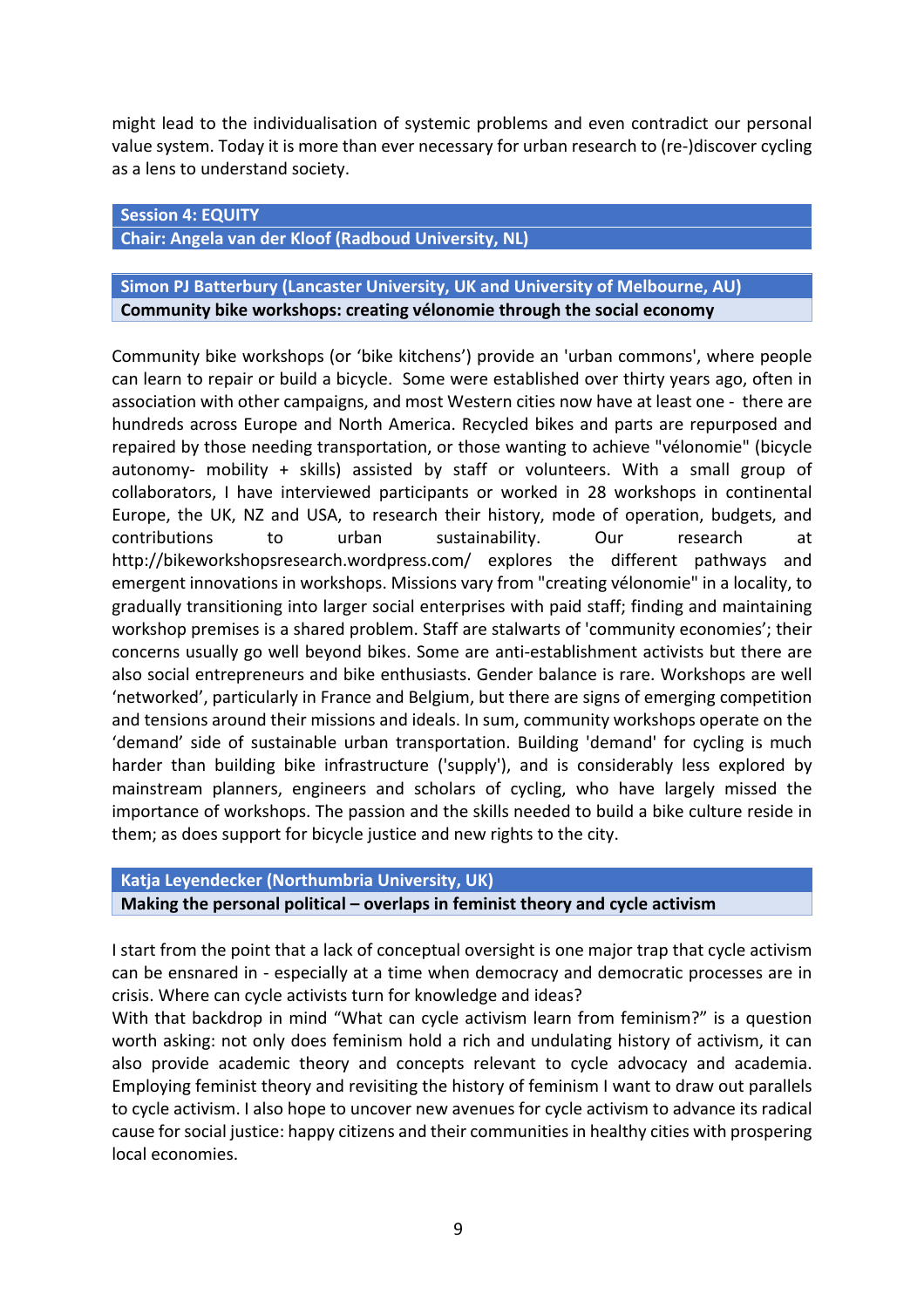The basis for my analysis is an auto/ethnographic look at newcycling.org (Newcastle's local cycle campaign, founded in 2010). I will compare newcycling.org's origins and progress (its linkages with politics and inter/national cycle activism) to radical feminist theory, thus plotting parallels, overlaps, diversions and partings. In closing, learning from the comparison, I will attempt to draw an outlook for an emancipated cycle activism.

# **Cosmin Popan (Lancaster University, UK) Utopias of fast and slow cycling**

Historically, cycling has nurtured a multitude of competing, sometimes even conflicting, visions about what represents the 'good society'. Indeed, the bicycle is 'a complex sociotechnical object whose meanings and uses are shaped variously through its histories, production and uses' (Vivanco 2013: 26). As such, the bicycle utopias meant different things to different people at different times in history.

In late 1800s, cycling was mainly a bourgeois pastime, while the bicycle was associated with aspirations of modernity and progress (Furness 2010; Reid 2015). Conversely, the first half of the last century has witnessed a democratisation of the practice, particularly driven by feminist and socialist dreams, while in the second half environmentalist and anarchist movements kept the hopes of cycling futures alive (Horton 2006). Today, cycling is inspiring visions of sustainability, urban regeneration and getting economies back on track.

Drawing on research of contemporary cultural representations of cycling from literature, graphic novels and other artistic experimentations, as well as from policy documents such as cycling plans from London and from across Europe, this paper aims to unpack the form, content and function of current bicycle utopias (Levitas 2013). In doing so, I argue that aspirations of truly 'sharing cities' can only be achieved once the utopian promises of fast and seamless mobilities, as well as their associated hopes of unfettered economic growth, are challenged upfront.

Bibliography:

Furness, Z. (2010) One Less Car. Bicycling and the politics of automobility, Philadelphia: Temple University Press.

Horton, D. (2006) 'Environmentalism and the bicycle', Environmental Politics, 15, 41-58.

Levitas, R. (2013) Utopia as Method. The Imaginary Reconstruction of Society, New York: Palgrave Macmillan.

Reid, C. (2015) Roads Were Not Built for Cars, Washington: Island Press.

Vivanco, L. (2013) Reconsidering the Bicycle. An Anthropological Perspective on a New (Old) Thing, New York and London: Routledge.

# **Anne Jensen (Aarhus University, DK)**

Cycling visibilities and social equality in the city

Across the globe, cycling is receiving increased attention as a way to tackle a range of health, congestion, environmental and spatial challenges in the city, and cycling policy is in some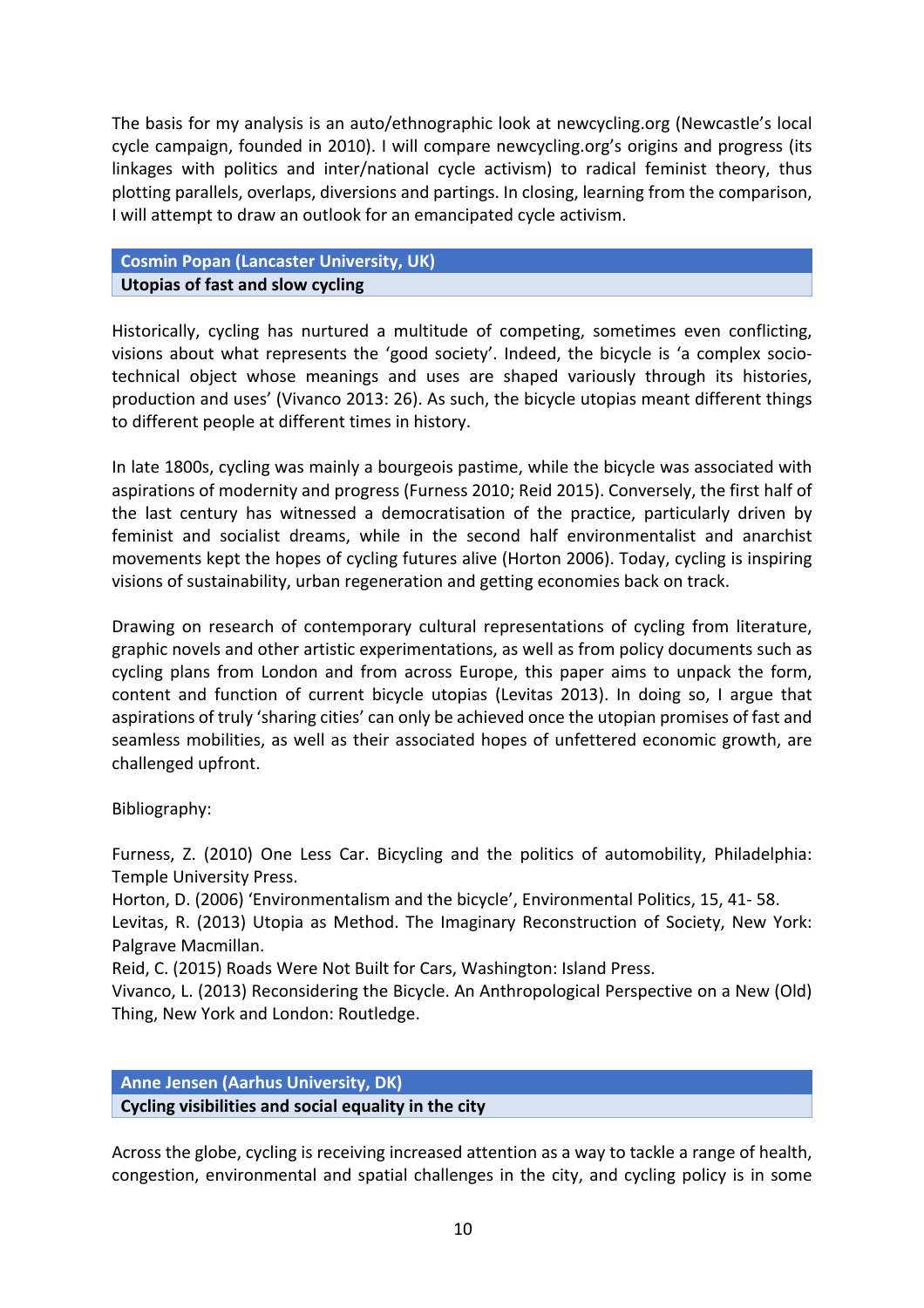cities also included as central to promote the transition to post-industrial, post-carbon cities for people. Many initiatives increase liveability and access in cities and change the design of urban space, thus challenging the dominance of the car and automobility. How this affects issues related to social equality is however addressed fragmented and is often based on the assumption that improvements for cycling will per se increase social equality in the city. This study focusses on social equality related to cycling and mobility, and based on Foucauldian and Deleluzian theories, we examine how the way cycling is made or become visible impacts social equality in the city. For cycling to be included in urban policies, cycle mobility needs to be represented in specific ways that shape mobility perceptions and constitute cycling as an object of governing for local policy-makers, e.g. as providing opportunities for health, as included in transport modelling, or as meters of cycle tracks and minutes saved in traffic lights with green waves for cycles. Equally, people who conduct cycling practices interact with and make cycling visible as a form of everyday mobility that takes place in urban spaces, which also includes atmospheres of places, sense-scapes and the experience of cycling as a bodily activity. Thus, cycle mobility is also made visible in ways beyond what can be represented in words and numbers. Through qualitative interviews, document analyses and observations of cycle practices, the study shows how the groups of urban citizens that cycle mobility is designed for, motivates and opens new opportunities is deeply embedded in these representational and non-representational visibilities of cycle mobility and that this in some cases increase inequality.

# **Isabelle Clement (Wheels for Wellbeing, UK)** How do we build an inclusive culture for disabled cyclists?

This year, Wheels for Wellbeing carried out a survey to gather the views and experiences of disabled cyclists nationally in order to better understand their issues and concerns. We believe this is the first ever such survey.

The results challenge some widely held assumptions about disabled people and cycling. They also highlight a clear need to carry out a lot more research into this group.

Amongst other things, we found that 1 in 3 disabled cyclists have been asked to dismount and walk their cycle, even though they were using it as a mobility aid  $-$  a concept which is unbeknown to many. Interestingly, a further 11% said they had been allowed to cycle in a pedestrianised area once they'd explained that their cycle was their mobility aid, suggesting a variation in police and local authority understanding on the issue.

Though the mobility aid concept is clearly an important issue, disabled cyclists said inaccessible cycling infrastructure was the biggest difficulty they face. This is usually down to narrow cycle lanes, bollards and anti-motorcycle barriers that restrict or deny access to nonstandard cycles, such as tricycles and tandems.

For those cycling non-standard cycles, cost and lack of subsidies is a further barrier to cycling. One in ten disabled cyclists have been unable to obtain a cycle through the Cycle to Work scheme because the cycle they requested exceeded the  $£1,000$  loan limit. 19% have been unable to find any inclusive cycling opportunities in their area.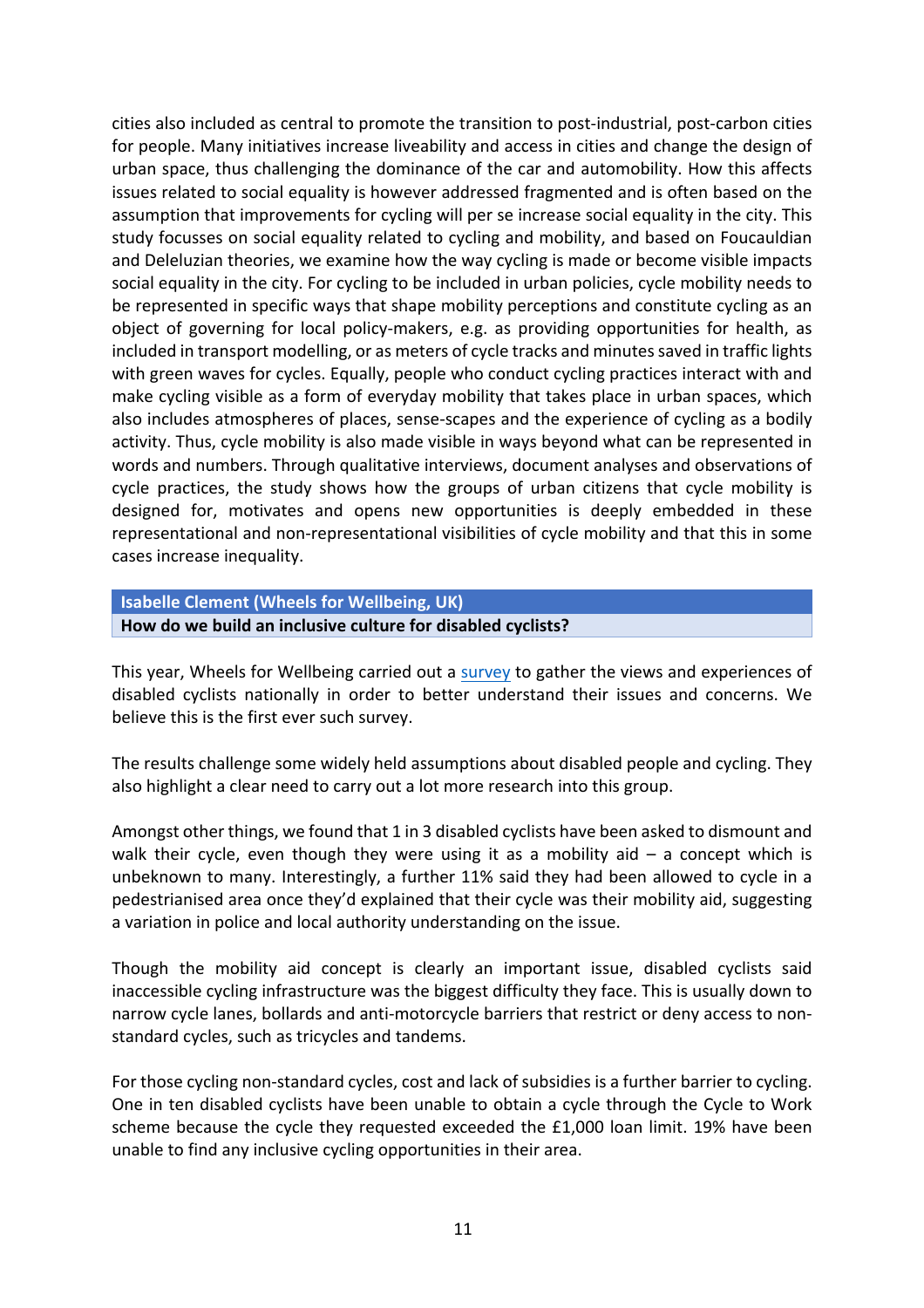We will use this opportunity to share with delegates our latest findings and explain how this has shaped the focus of our current campaigns. We will also put forward a number of practical recommendations and solutions for making cycling more inclusive for all.

# **Session 5: INTERMODALITY**

**Chair: Claudia Peñaranda (Transport for London, UK)** 

**Nicola Waight (University of Westminster, UK) Experiences of journeys combining folding bikes and rail in the UK** 

In the words of the users, combined bike and rail use offers seamless travel; bikes solve the issue of the first and last mile and their riders bring more revenue to rail companies. Yet many trains, particularly towards London, are already full and cannot accommodate bicycles on board. 

Mass cycle parking at stations is the model used in many other countries and is booming in the Netherlands but the UK is some way behind. Folding bike use here has increased whilst the number of full size bikes on board has declined. So what's happening? Literature specifically related to folding bike and rail is very limited; this research offers a new angle by investigating the experiences of those who choose to travel by folding bike and rail in the UK. Qualitative research in the form of semi-structured interviews was used to gather a rich insight into the experiences of current users asking; what motivated them to buy folding bikes; why do they take them on trains; and how do they experience their journeys from end to end?

The themes arising from these questions will (by mid-July 2017) be posed to key members of the Cycle Rail Working Group (formed of The Rail Delivery Group: Network Rail, Transport for London, Department for Transport, Urban Transport, and UK Cycling Alliance among others) for their perspective and response (agreed with chair Philip Darnton). These views will be incorporated into the research findings to be submitted as an MSc Dissertation in Transport Planning and Management at the University of Westminster by 5th September.

**Alberto Zanni (Independent Researcher and Consultant, UK/IT)** 

The determinants of high modal shares in the cycling cities of Northern Italy

Cycling in Italy is often associated with multi-stage races and alpine passes. However, the country also boosts a number of medium-small cities with a strong everyday cycling culture and high modal shares (>20%, with peaks of 29% in Bolzano and Pesaro). Some of these cities have also developed a considerable infrastructure network that, while not as sophisticated as in Holland, is definitely worth being discussed and analysed.

Not much research has been done on these cities so far, and the purpose of this presentation is to discuss the current situation, good (and bad) practices and build a set of hypotheses (to be tested in a subsequent phase) about the way the current modal shares have been achieved and how they can be increased.

The presentation will focus on the experience of the Northern cities of Reggio Emilia (22%) cycling modal share in 2015), which has the highest rate of cycling infrastructure per inhabitants in Italy, and Bolzano, which has the highest modal share (29%) but less infrastructure. These are the hypotheses: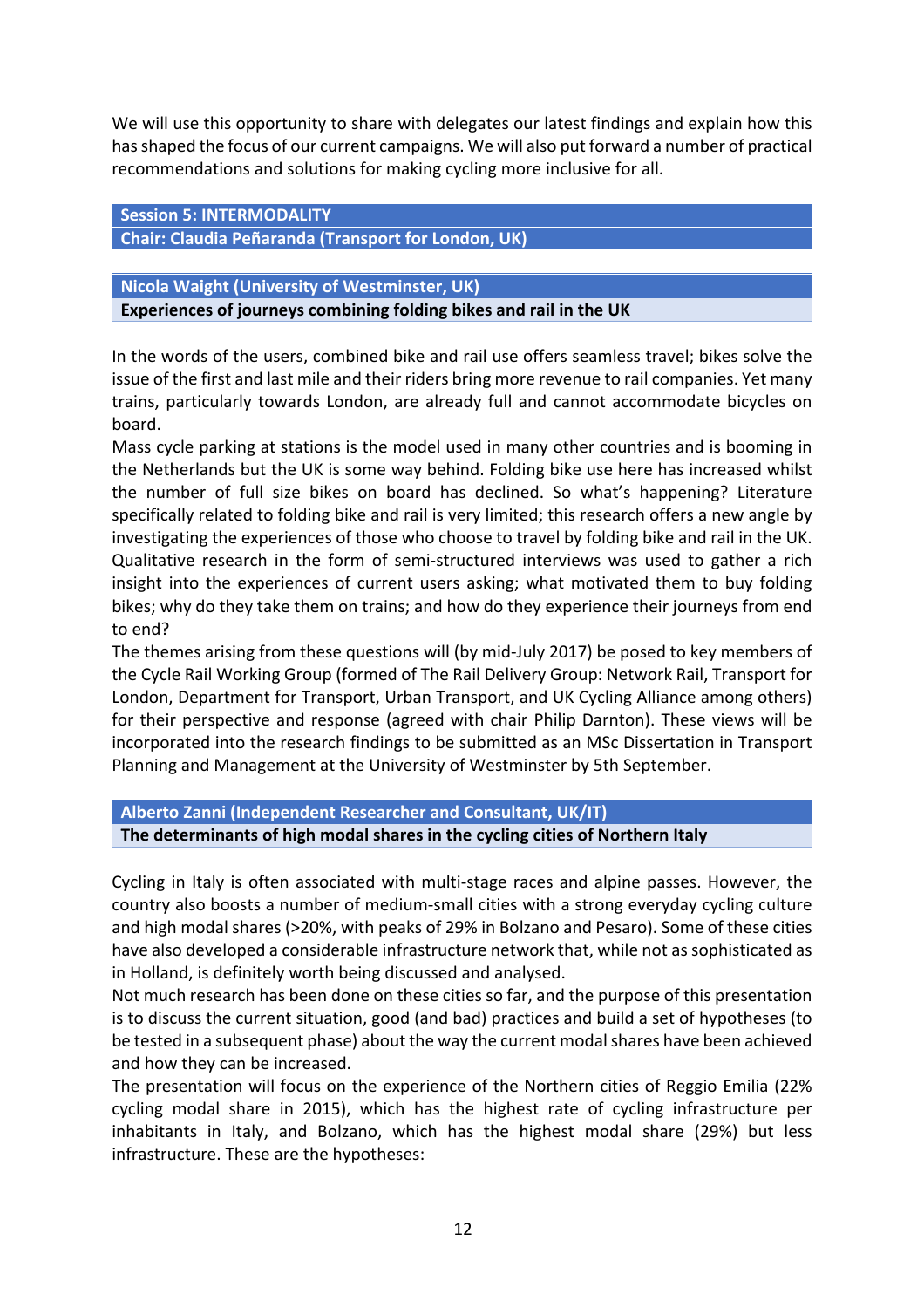infrastructure is essential, but experience in Italy shows something can also be done with smaller scale efforts (improving connections, signals, pedestrianisation, speed limits, two way systems for bicycles, lorries restrictions), especially in historical city centres, where complete separation is not always possible

people cycling and people driving are largely the same person (and conflicts about urban streets users are less strong than in the UK)

in many cases, the person who cycles regularly is at least the 4th generation of people cycling within the same family (strong family ties)

The discussion will help the planning of the future steps of this research, which will also look at whether some of the identified best practices can be replicated in cities elsewhere in Europe. 

Reference list:

Comune di Reggio Emilia (2009). Biciplan 2008. Il Piano Ciclistico per il Comune di Reggio Emilia. Available at: 

http://www.municipio.re.it/retecivica/urp/retecivi.nsf/PESIdDoc/BB2241B60BF07AD7C1257 B6D002A4559/\$file/Biciplan.pdf

ELTIS (2014). A city calendar for Bolzano (Italy). Eltis. The Urban Mobility Observatory. Available at: http://www.eltis.org/discover/news/cycling-calendar-bolzano-italy-0

Legambiente (2017). L'A BI CI. 1 Rapporto sull'Economia della Bici in Italia e sulla Ciclabilita' delle Citta'. Available at: 

https://www.legambiente.it/sites/default/files/docs/rapporto\_la\_bi\_ci.pdf

Zanni A. M. (2017). A digested read of the Legambiente 2017 report on the cycling economy in Italy. Available at: https://albertomzanni.wordpress.com/2017/06/08/a-digested-read-ofthe-legambiente-2017-report-on-the-cycling-economy-in-italy/

Caroline Bartle, Kiron Chatterjee and Ben Clark (University of the West of England, UK) How and why do commuters mix cycling with other modes of travel? Lessons from the **North Bristol Commuter Panel** 

Increasing the proportion of commute trips undertaken by cycle is an established part of local transport policies which seek to reduce peak-time traffic congestion and improve population health in cities. Surveys show that people who cycle to work tend to be more satisfied with their commute than car and public transport users, whilst cycling is also increasingly seen by employers as offering indirect business benefits by contributing to the health and wellbeing of staff. However, making a complete switch to cycling to work every day can be challenging for many individuals.

The North Bristol Commuter Panel study, which tracked the behaviour and perceptions of 1,900 commuters on seven occasions (three months apart) between March 2014 and October 2015, has been used to reveal the extent to which commuters mix cycling with other modes as part of their commuting routines, and the extent to which this changes over time. At each wave the panel participants completed a one-week commuting diary. This showed that although only about 11% of the respondents cycled to work every day, 23% cycled to work at least once during the week. Respondents were also asked to identify their 'normal' commute mode (mode used with greatest frequency) at each wave. Changes between driving alone and cycling from wave to wave were relatively common. Analysis was undertaken of individuals' reasons for these changes based on open survey responses and follow-up phone interviews.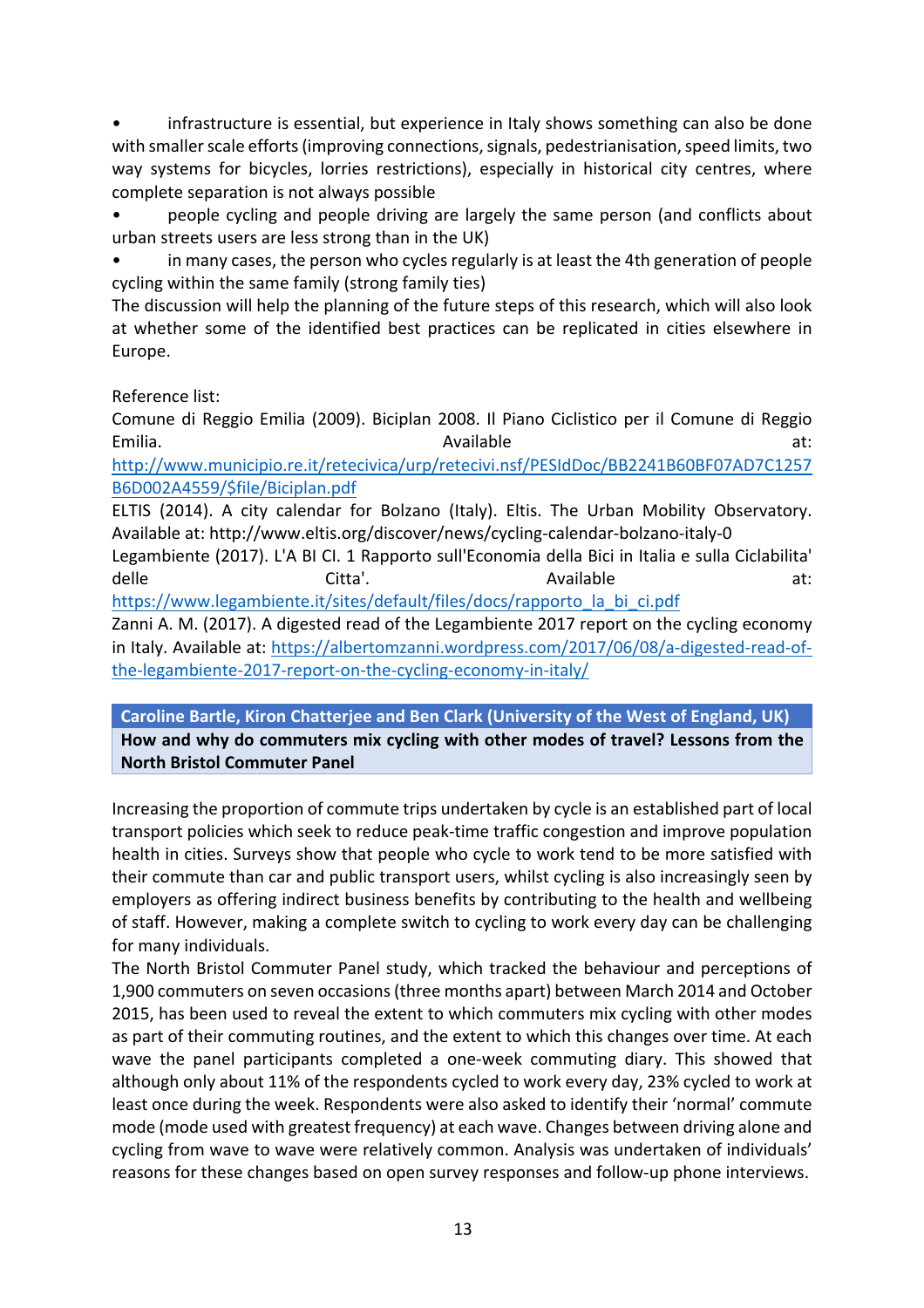The findings showed that stable changes to or from cycling, following, for example, a home or job move, were less common than periodic changes and routine modal mixing. Common reasons reported by respondents included: time of year, changes in family circumstances, health issues, workplace parking restrictions, and routine day-to-day commitments. The findings suggest that measures to encourage cycling to work should be designed to accommodate the complexities of individual travel patterns and life demands, aiming to facilitate the greater use of cycling within the 'modal mix' of a diverse range of commuters.

#### **Mark Dimond (ITP Consultancy, UK)**

How the changing world of Bike Hire Technology influences the role of planning in **encouraging active travel**

Many UK and international cities are continuing to invest in public cycle hire schemes, to help facilitate clean and active travel and mitigate the effects of traffic in city centres. Cycle hire schemes can help encourage more of the travelling public to try active travel modes for commuting and leisure, resulting in health improvements and contributing to better air quality. A big part of the role of planning in these projects is the selection of the best possible sites around a large town or city, picking locations which serve the public need and are convenient for the largest population possible.

This presentation will describe how ITP's work in several Midlands cities has brought together different open data and proprietary datasets to form an evidence base to help select these locations. For example, many local authorities have GIS data of planned future residential, employment, and transport developments, but the understanding of these in siting infrastructure is complicated. The talk will discuss the challenges of obtaining appropriate data, and also the opportunities raised by data collected from new sources such as Strava and hire usage datasets.

Finally, we will examine the impact of the changing marketplace  $-$  particularly the advent of 'dockless' hire scheme operators which exploit on-bike technology and widespread smartphone usage to reduce the need for costly on-street docking infrastructure. With growing use of such systems, detailed location planning may become less crucial to the installation of schemes, but we will explore the issues that remain and the role of planning and data in addressing these.

## **Posters' lightning presentations**

### **Chair: Esther Anaya (Imperial College London, UK)**

#### **Lucy Marstrand (University of Westminster, UK)**

Transport Culture and Curriculum: What's stopping walking and cycling from being **mainstream?**

### 1. Entrenched practices and cultural barriers

Literature review findings: the engineering profession plays a powerful role in shaping our roads and engineering convention is found to have an in-built bias towards motorised traffic. Analysis of the LinkedIn profiles of senior transport practitioners in order to shed light on the culture and values of this professional community. Findings: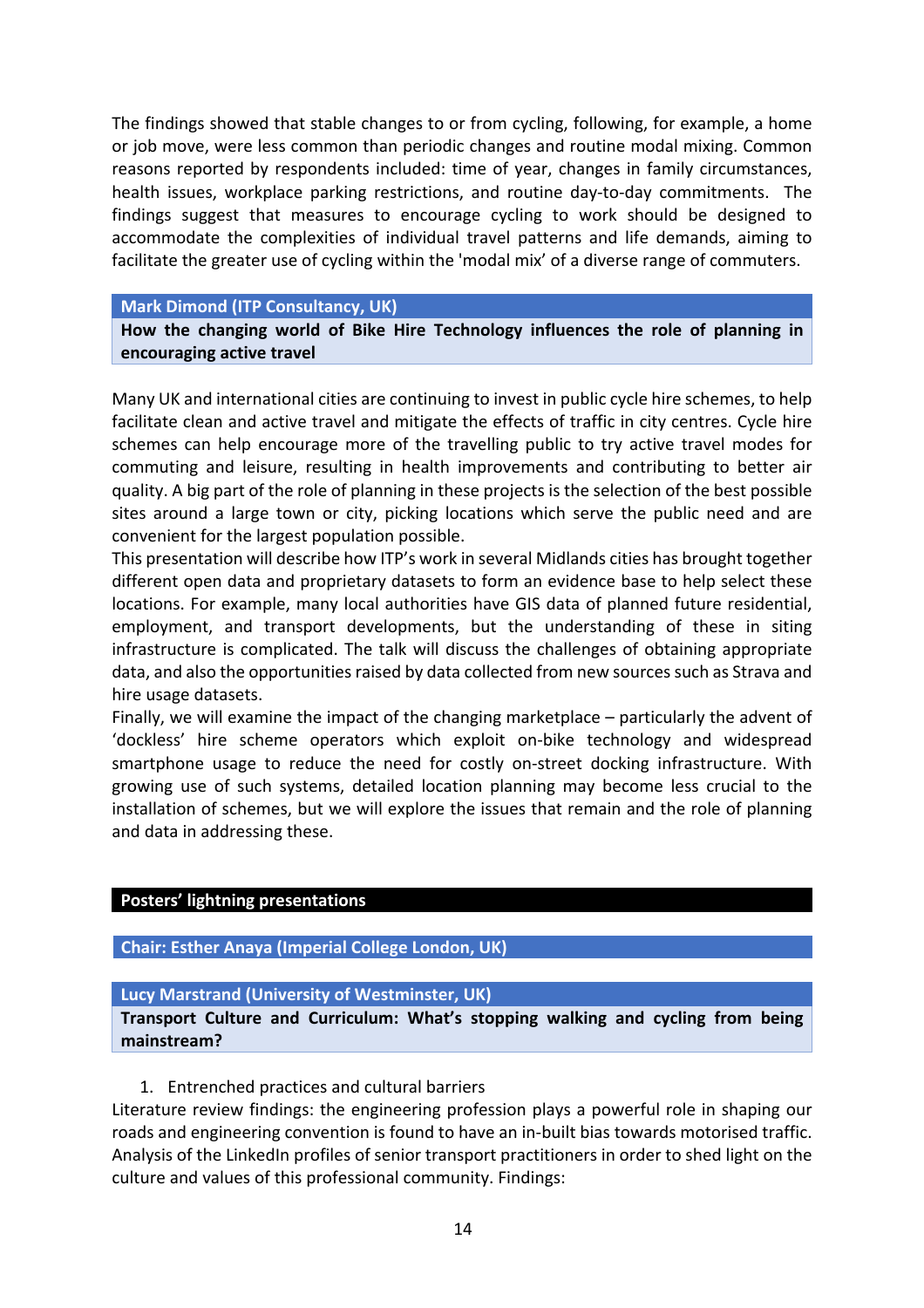69% are engineers

skills pertaining to designing for the car are held in higher regard than walking, cycling or urban design skills

2. Lack of diversity among 'Heads of Transport' in Transport Authorities

91% of Heads of Transport surveyed were male compared to only 9% female. Men drive more than women and may favour car-oriented environments. Equal representation of women in transport could help promote walking and cycling.

- 3. Walking and cycling not mainstream in Transport MSc courses
	- a) Walking and cycling were often 'add-on' topics in engineering modules, but conventional highways standards covered rigorously.
	- b) Road safety often appeared to be studied in isolation from the critical issue of designing for more pedestrian and cycle traffic.
	- c) Engineering-orientated courses were considerably weaker when it came to critiquing the status quo or encouraging students to envision alternatives.
- 4. Diversifying routes into the transport profession

Routes into transport are well sign-posted for engineers, but are less clear for those from other disciplines. This paper argues that given the increasingly complex challenges in transport the transport profession now needs to attract a more diverse range of skills and individuals than before. Today's transport practitioners need to know not only how to design for 'motorway man', but also 'walking woman' and 'cycling child'.

# **Tiffany Lam (London School of Economics, UK)**

# **Cycling London: an intersectional feminist perspective**

London's "cycling revolution" has garnered international attention and increased the political salience of cycling. However, despite London's increased investment in cycling infrastructure, the rollout of the Superhighways and Quietways, and overall growth in cycling over the past decade, the gender gap remains unchanged whereby men make 74% of cycle journeys in the city. If London's cycling paradigm is to be regarded as a global prototype, then then this gender gap must be critically examined. This paper adopts an intersectional feminist perspective—that analyses gender as a complex category that intersects with other sociallyconstructed categories of identity, such as race, sexuality, class, migrant status, etc.-and argues that London's cycling paradigm treats infrastructure as apolitical and a spatial fix for complex urban problems, and reflects an implicit androcentric bias. Consequently, London's cycling interventions primarily serve and raise the profile of already-visible privileged cyclists (white, middle-class men) for whom cycling is a lifestyle choice while further erasing "invisible cyclists" for whom cycling is an economic necessity due to social exclusion and spatial isolation. Equity and social justice must foreground cycling advocacy, policy, and infrastructure in an increasingly diverse London.

# **Giulio Ferrini (Systra Consultancy, UK) Redifining Sustainability: cycle centric development**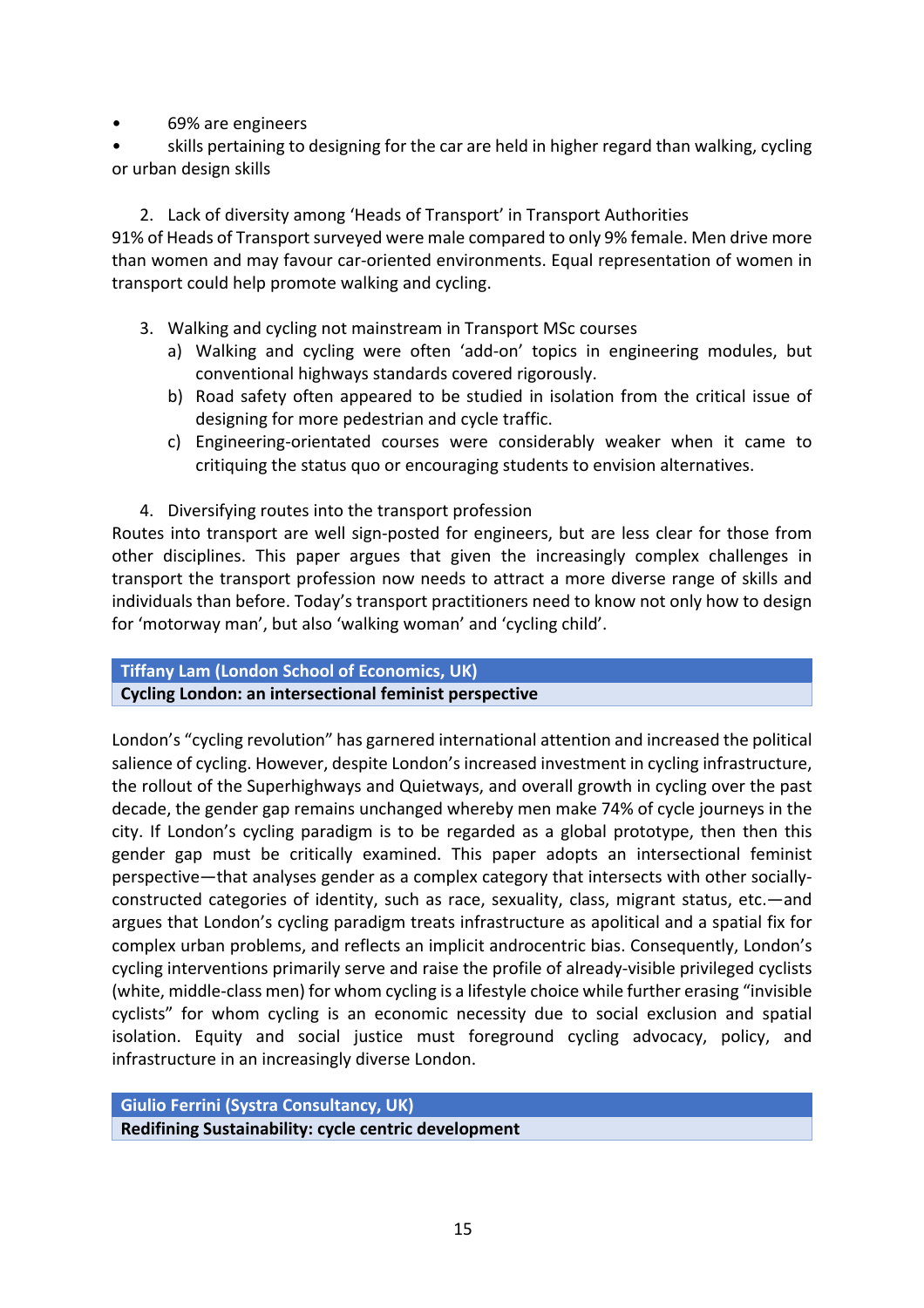In London, transport policy has focused on shifting from car to public transport use by minimising car parking and concentrating development in areas of high PTAL rating. Whilst this has successfully made public transport the obvious mode choice for the majority of Londoners, it has increased commuter distances and discouraged active travel.

I will present census travel to work data from different areas in London (Hackney, Canary Wharf, Croydon, Battersea) to suggest that the current development model is unsustainable as it pushes residents further out of London, requiring continuous upgrades to the public transport network and contributing to the current inactivity public health crisis.

Is it more sustainable to build Crossrail, which allows employees to commute from Reading to Canary Wharf, or to build a high-quality network of segregated cycle lanes connecting Dagenham or Bromley to the Isle of Dogs?

I will suggest an alternative development model based on the propensity to walk or cycle. High-density development should be encouraged in areas within walking or cycling distance to work rather than as close as possible to a station.

In particular, development should be encouraged in areas of poor public transport connectivity within close proximity to employment centres, as this is where there is greatest potential for a switch to active travel. At these locations, we can build high-density cycle centric developments, with segregated cycling and running lanes, wide footways and a highquality pedestrian environment that connect people's front doors to schools and workplaces.

By successfully integrating land use planning and sustainable transport infrastructure, cyclecentric development can provide a unique opportunity to increase population density whilst reducing the need to travel, alleviating pressure on public transport infrastructure and reducing healthcare costs through increased physical activity.

### **David Vale (University of Lisbon, PT)**

A bicycle-friendly index as a tool to cycling promotion local policies: an application to **Portugal**

It is widely known that urban cycling contributes to better cities, promoting cleaner and healthier environments, more inclusive communities and safer and livable neighborhoods. In the last decade the Portuguese municipalities made some efforts to promote the use of bicycle, mainly by investing in bicycle infrastructure and bicycle sharing programs. However, in most of the cases, the investment is made without a proper strategy, and although cycling infrastructure is important and needed, other important aspects are normally neglected. In this paper, we propose to build a 'bicycle-friendly index' to evaluate the cycling environment of the municipalities, and with it, to guide policy interventions to promote cycling. In general terms, the index reflects components such as slope, density, connectivity and existence of cycling infrastructures but also modal share, land use mix, and public administration commitment, the last reflecting the amount of investment in cycling infrastructure and other associated measures. In order to be easily replicated yearly, we are using open data and publicly available data, such as openstreetmap and census data. Although the objective is to classify all Portuguese municipalities (around 300), we are starting our assessment by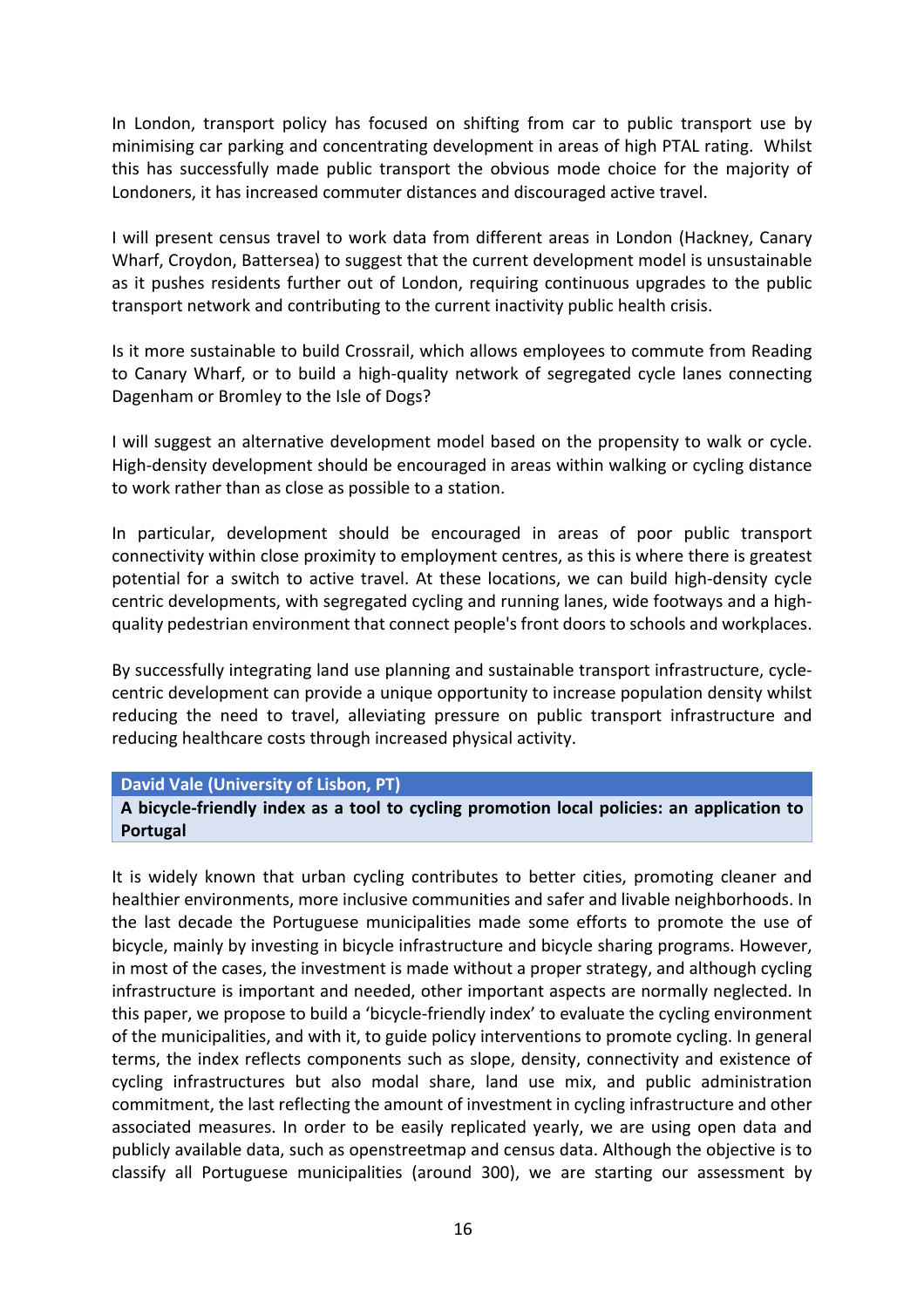focusing only on municipalities of the continent with more than 100.000 inhabitants, in order to validate the methodology. The index for 2016 shows significant differences between municipalities, not only reflecting the major differences in terms of modal share, but also highlighting the paths needed for each municipality.

# **Gergely Papp (PAD Foundation, HU) Budapest Bike Equity**

In the recent years large scale bicycle infrastructure developments and bike share network expansion is taking place in Budapest, Hungary, however, low-income neighbourhoods are not sufficiently involved in bike infrastructure planning. In these neighbourhoods socially marginalised, vulnerable and immobile residents' proportion is higher than the city's average. Conversely, on the relatively flat part of Budapest, the neighbourhoods that receive the most bike infrastructure are typically affluent neighbourhoods where the residents have more access to social capital. The impacts of this unequal distribution of resources are not only limited to mobility. Cycling provides quantifiable social, environmental and economic benefits to communities and individuals at almost every level. It significantly lowers individuals' and families' transportation costs, improves the physical health of residents, improves the environmental health of a city district, increases emotional well-being, and boosts the economy of low-income or struggling neighbourhoods, not to mention the interpersonal and social benefits of a strong biking community. The lack of accessible cycling infrastructure and possibilities in low-income communities is not merely a transportation issue, but actually prevents those communities from accessing the significant positive feedback loops of cycling, thereby exacerbating the social and economic inequalities between them and their higherincome counterparts.

The Budapest based PAD Foundation started to map the socio-spatial characteristic of the low-income neighbourhoods in and around the city centre in order to make suggestions to the Budapest public mobility manager company (BKK) – runs the bike share system (BUBI) – in their ongoing bicycle development plans. Mapping and discussing the hindering factors of such an attempt on the example of Budapest is important to make long-term sustainable solutions for equal access to public transport, which would be the topic of our presentation.

# **Thomas Humphries (Nottingham City Council, UK) Nottingham Cycling and the politics of space**

Forward thinking Cities around the world have embraced cycling and Nottingham wants to be a part of this. In May 2015 Nottingham City Council launched its Cycle City Vision with the aim of doubling Cycling by 2025 by delivering a world class cycle network to match its world class public transport system. Following on from increasing cycling levels through the Local Transport Programme and Local Sustainable Transport Fund, the City Council identified a need for a step change in levels of funding and infrastructure to achieve this target.

From the vision we have developed a programme of potential cycle corridors which could include reallocation of roadspace in order for them to be Coherent, Direct, Safe, Comfortable and Attractive to users. As the highway authority, we have sought to address this by producing our own design guide. This guide recognises that cycle corridors (for moving people